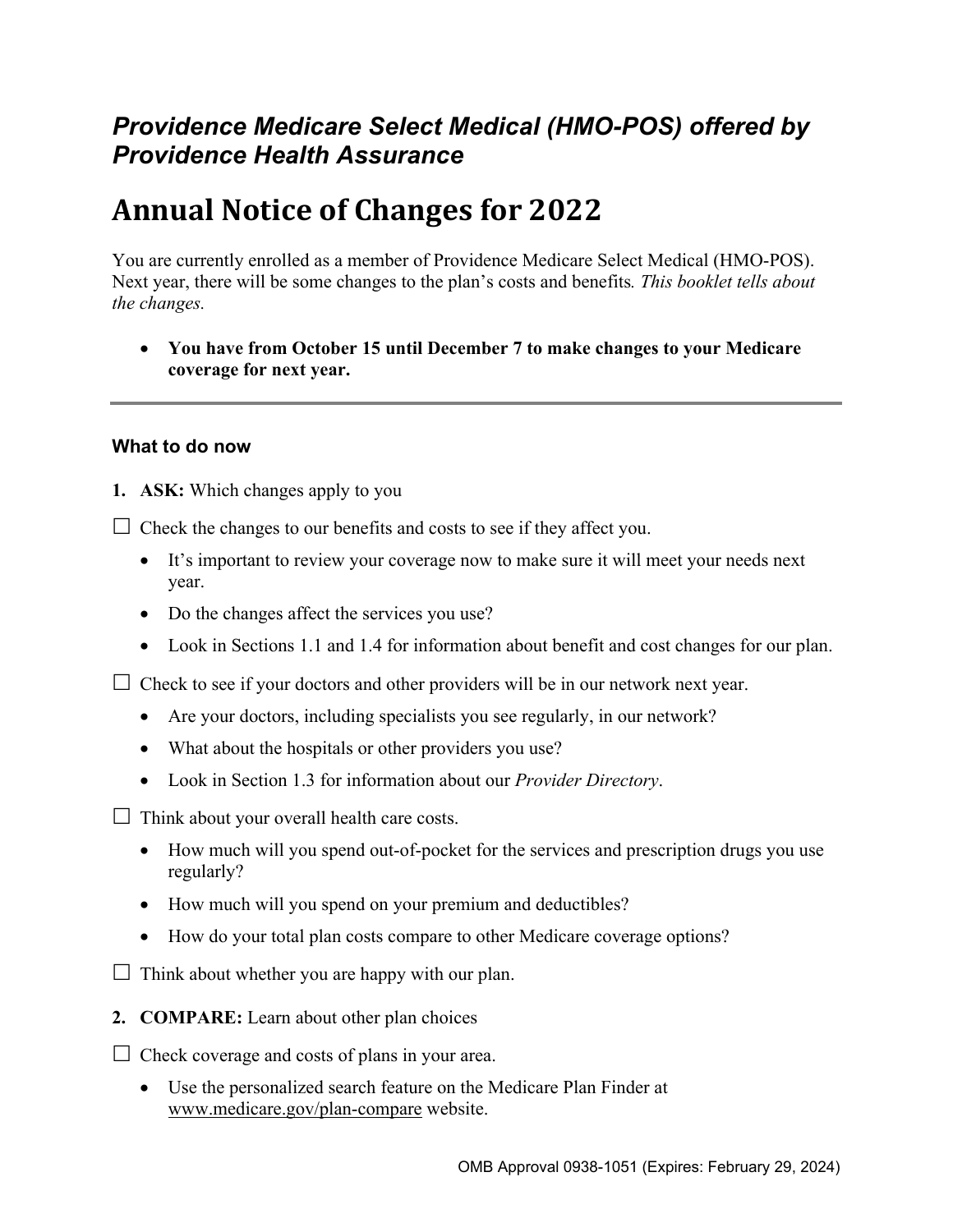- Review the list in the back of your *Medicare & You 2022* handbook.
- Look in Section 3.2 to learn more about your choices.

 $\Box$  Once you narrow your choice to a preferred plan, confirm your costs and coverage on the plan's website.

- **3. CHOOSE:** Decide whether you want to change your plan
	- If you don't join another plan by December 7, 2021, you will be enrolled in Providence Medicare Select Medical (HMO-POS).
	- To change to a **different plan** that may better meet your needs, you can switch plans between October 15 and December 7.
- **4. ENROLL:** To change plans, join a plan between **October 15** and **December 7, 2021**
	- If you don't join another plan by **December 7, 2021**, you will be enrolled in Providence Medicare Select Medical (HMO-POS).
	- If you join another plan by **December 7, 2021**, your new coverage will start on **January 1, 2022.** You will be automatically disenrolled from your current plan.

#### **Additional Resources**

- Please contact our Customer Service number at 503-574-8000 or 1-800-603-2340 for additional information. (TTY users should call 711.) Hours are 8 a.m. to 8 p.m. (Pacific Time), seven days a week.
- This information is available in a different format, including large print and braille.
- **Coverage under this Plan qualifies as Qualifying Health Coverage (QHC)** and satisfies the Patient Protection and Affordable Care Act's (ACA) individual shared responsibility requirement. Please visit the Internal Revenue Service (IRS) website at [www.irs.gov/Affordable-Care-Act/Individuals-and-Families](http://www.irs.gov/Affordable-Care-Act/Individuals-and-Families) for more information.

### **About Providence Medicare Select Medical (HMO-POS)**

- Providence Medicare Advantage Plans is an HMO, HMO-POS and HMO SNP with Medicare and Oregon Health Plan contracts. Enrollment in Providence Medicare Advantage Plans depends on contract renewal.
- When this booklet says "we," "us," or "our," it means Providence Health Assurance. When it says "plan" or "our plan," it means Providence Medicare Select Medical (HMO-POS).

H9047\_2022ANOC01\_M File & Use 09052021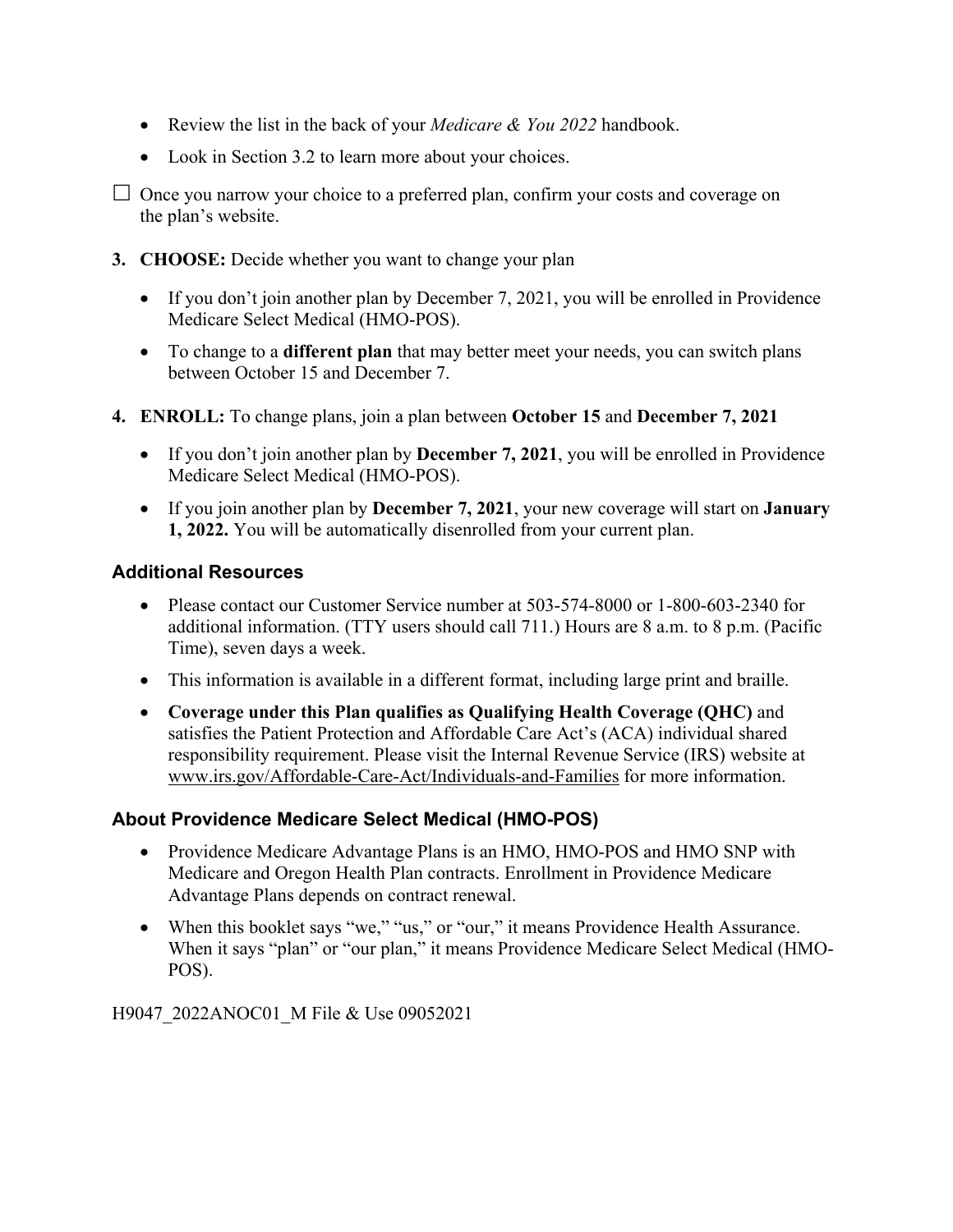### <span id="page-2-0"></span>**Summary of Important Costs for 2022**

The table below compares the 2021 costs and 2022 costs for Providence Medicare Select Medical (HMO-POS) in several important areas. **Please note this is only a summary of changes.** A copy of the *Evidence of Coverage* is located on our website at [www.ProvidenceHealthAssurance.com.](http://www.ProvidenceHealthAssurance.com) You may also call Customer Service to ask us to mail you an *Evidence of Coverage*.

| Cost                                                                          | 2021 (this year)                                              | 2022 (next year)                                              |
|-------------------------------------------------------------------------------|---------------------------------------------------------------|---------------------------------------------------------------|
| <b>Monthly plan premium</b><br>(See Section 1.1 for details.)                 | \$51                                                          | \$51                                                          |
|                                                                               |                                                               |                                                               |
| Maximum out-of-pocket amount<br>This is the most you will pay                 | \$4,500 when using your<br>in-network benefit                 | \$4,500 when using your<br>in-network benefit                 |
| out-of-pocket for your covered<br>services.<br>(See Section 1.2 for details.) | \$10,000 when using your<br>Point-of-Service (POS)<br>benefit | \$10,000 when using your<br>Point-of-Service (POS)<br>benefit |
| <b>Doctor office visits</b>                                                   | Primary care visits in-<br>network:                           | Primary care visits in-<br>network:                           |
|                                                                               | \$15 copayment per visit                                      | \$15 copayment per visit                                      |
|                                                                               | Primary care visits when<br>using your POS benefit:           | Primary care visits when<br>using your POS benefit:           |
|                                                                               | \$25 copayment per visit                                      | \$25 copayment per visit                                      |
|                                                                               | Specialist visits in-<br>network:                             | Specialist visits in-<br>network:                             |
|                                                                               | \$30 copayment per visit                                      | \$30 copayment per visit                                      |
|                                                                               | Specialist visits when<br>using your POS benefit:             | Specialist visits when<br>using your POS benefit:             |
|                                                                               | \$50 copayment per visit                                      | \$50 copayment per visit                                      |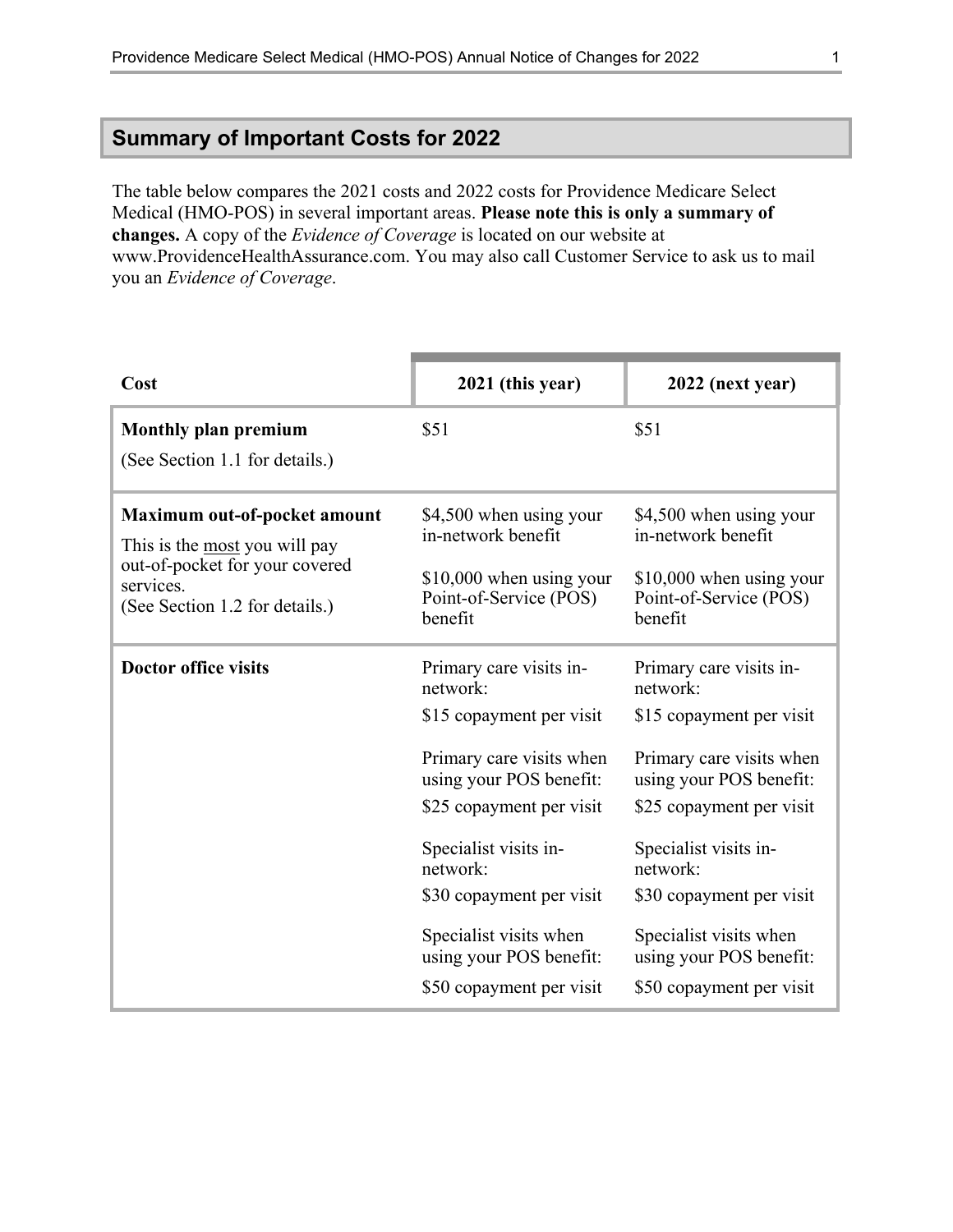| Cost                                                                                                                                                                                                                                                                                                                                                          | 2021 (this year)                                                                                                                                                                                                                                                                                                                                                                            | 2022 (next year)                                                                                                                                                                                                                                                                                                                                                                            |
|---------------------------------------------------------------------------------------------------------------------------------------------------------------------------------------------------------------------------------------------------------------------------------------------------------------------------------------------------------------|---------------------------------------------------------------------------------------------------------------------------------------------------------------------------------------------------------------------------------------------------------------------------------------------------------------------------------------------------------------------------------------------|---------------------------------------------------------------------------------------------------------------------------------------------------------------------------------------------------------------------------------------------------------------------------------------------------------------------------------------------------------------------------------------------|
| <b>Inpatient hospital stays</b><br>Includes inpatient acute, inpatient<br>rehabilitation, long-term care<br>hospitals and other types of inpatient<br>hospital services. Inpatient hospital<br>care starts the day you are formally<br>admitted to the hospital with a<br>doctor's order. The day before you<br>are discharged is your last inpatient<br>day. | Hospital stays in-<br>network:<br>\$300 copayment each day<br>for days 1-6 per<br>admission and there is no<br>coinsurance, copayment,<br>or deductible each day<br>for day 7 and beyond for<br>Medicare-covered<br>inpatient hospital care<br>Hospital stays when<br>using your POS benefit:<br>30% of the total cost per<br>admission for Medicare-<br>covered inpatient hospital<br>care | Hospital stays in-<br>network:<br>\$300 copayment each day<br>for days 1-6 per<br>admission and there is no<br>coinsurance, copayment,<br>or deductible each day<br>for day 7 and beyond for<br>Medicare-covered<br>inpatient hospital care<br>Hospital stays when<br>using your POS benefit:<br>30% of the total cost per<br>admission for Medicare-<br>covered inpatient hospital<br>care |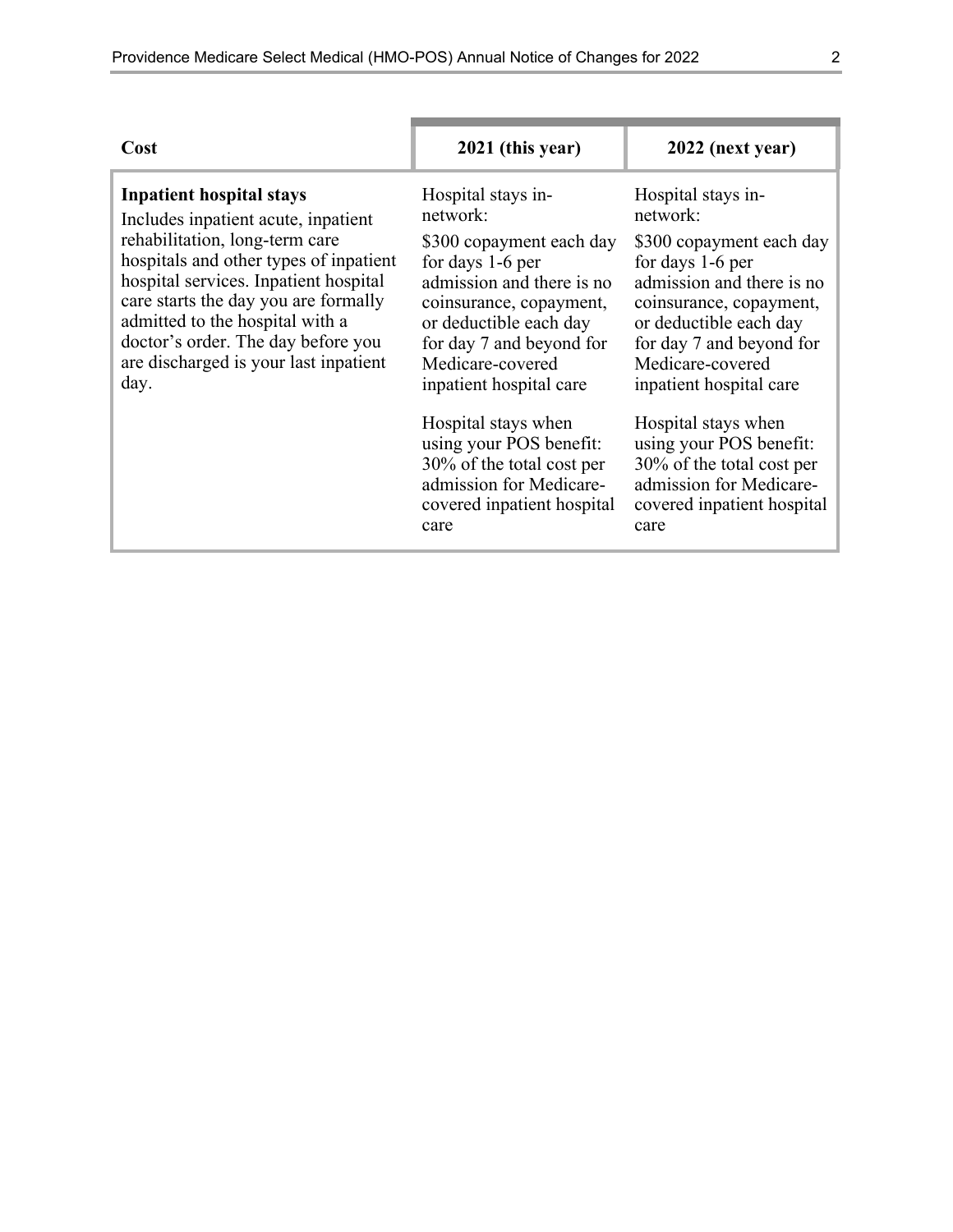# *Annual Notice of Changes* **for 2022 Table of Contents**

|                  | SECTION 1 Changes to Benefits and Costs for Next Year 4                             |  |
|------------------|-------------------------------------------------------------------------------------|--|
|                  |                                                                                     |  |
|                  |                                                                                     |  |
|                  |                                                                                     |  |
|                  |                                                                                     |  |
| <b>SECTION 2</b> |                                                                                     |  |
| <b>SECTION 3</b> |                                                                                     |  |
|                  | Section 3.1 – If you want to stay in Providence Medicare Select Medical (HMO-POS)13 |  |
|                  |                                                                                     |  |
| <b>SECTION 4</b> |                                                                                     |  |
| <b>SECTION 5</b> | Programs That Offer Free Counseling about Medicare  15                              |  |
| <b>SECTION 6</b> | Programs That Help Pay for Prescription Drugs15                                     |  |
| <b>SECTION 7</b> |                                                                                     |  |
|                  | Section 7.1 – Getting Help from Providence Medicare Select Medical (HMO-POS)16      |  |
|                  |                                                                                     |  |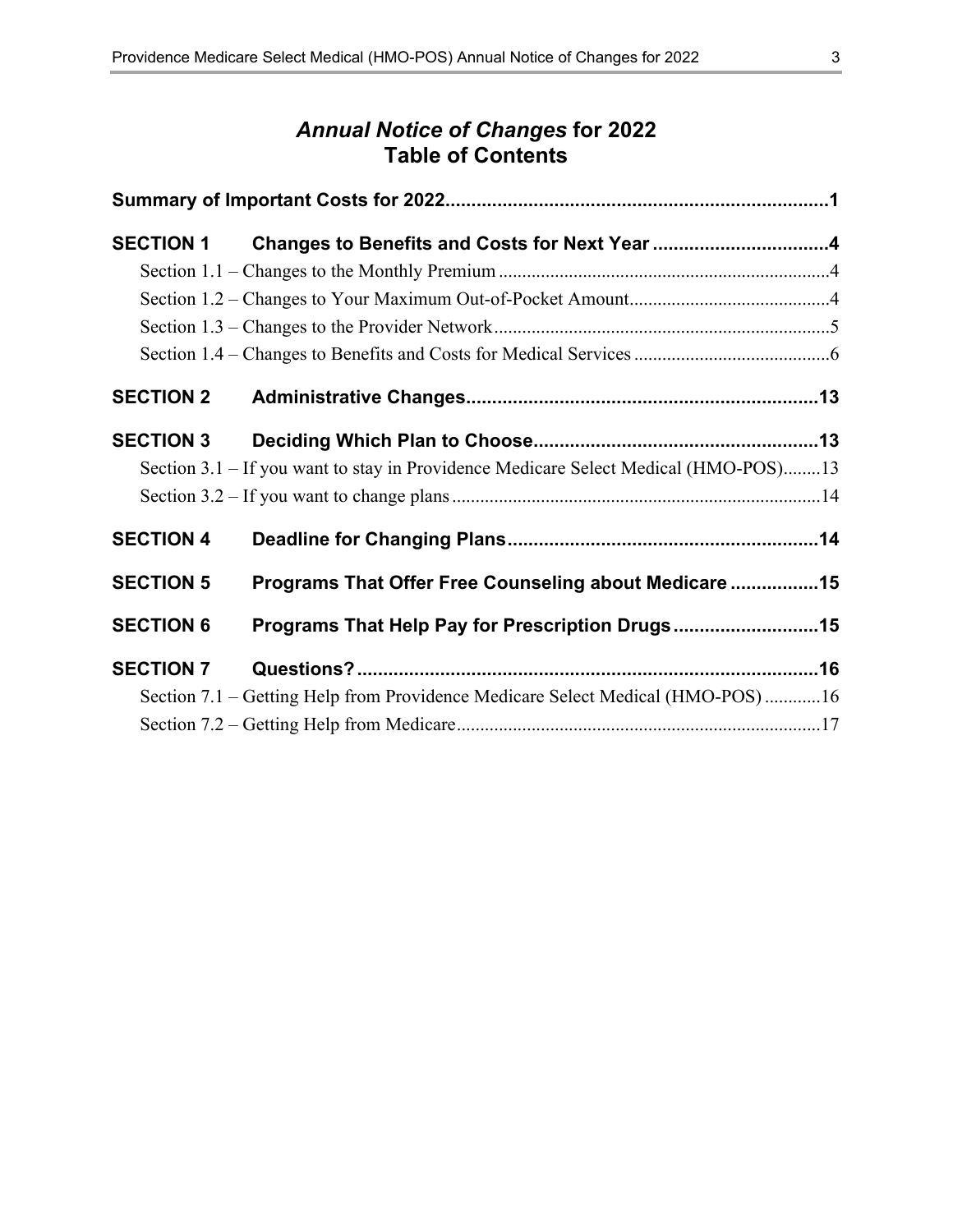### <span id="page-5-0"></span>**SECTION 1 Changes to Benefits and Costs for Next Year**

### <span id="page-5-1"></span>**Section 1.1 – Changes to the Monthly Premium**

| Cost                                                                   | 2021 (this year)                              | 2022 (next year)                                        |
|------------------------------------------------------------------------|-----------------------------------------------|---------------------------------------------------------|
| <b>Monthly premium</b>                                                 | \$51                                          | \$51                                                    |
| (You must also continue to pay your)<br>Medicare Part B premium.)      |                                               | There is no change for<br>the upcoming benefit<br>year. |
| <b>Optional Supplemental Dental</b><br><b>Coverage Monthly premium</b> | Providence Basic Wrap<br>Dental<br>\$33.70    | Providence Dental Basic<br>\$32.50                      |
| <b>Optional Supplemental Dental</b><br><b>Coverage Monthly premium</b> | Providence Enhanced<br>Wrap Dental<br>\$46.50 | Providence Dental<br>Enhanced<br>\$45.10                |

# <span id="page-5-2"></span>**Section 1.2 – Changes to Your Maximum Out-of-Pocket Amount**

 amount, you generally pay nothing for covered services for the rest of the year. To protect you, Medicare requires all health plans to limit how much you pay "out-of-pocket" during the year. This limit is called the "maximum out-of-pocket amount." Once you reach this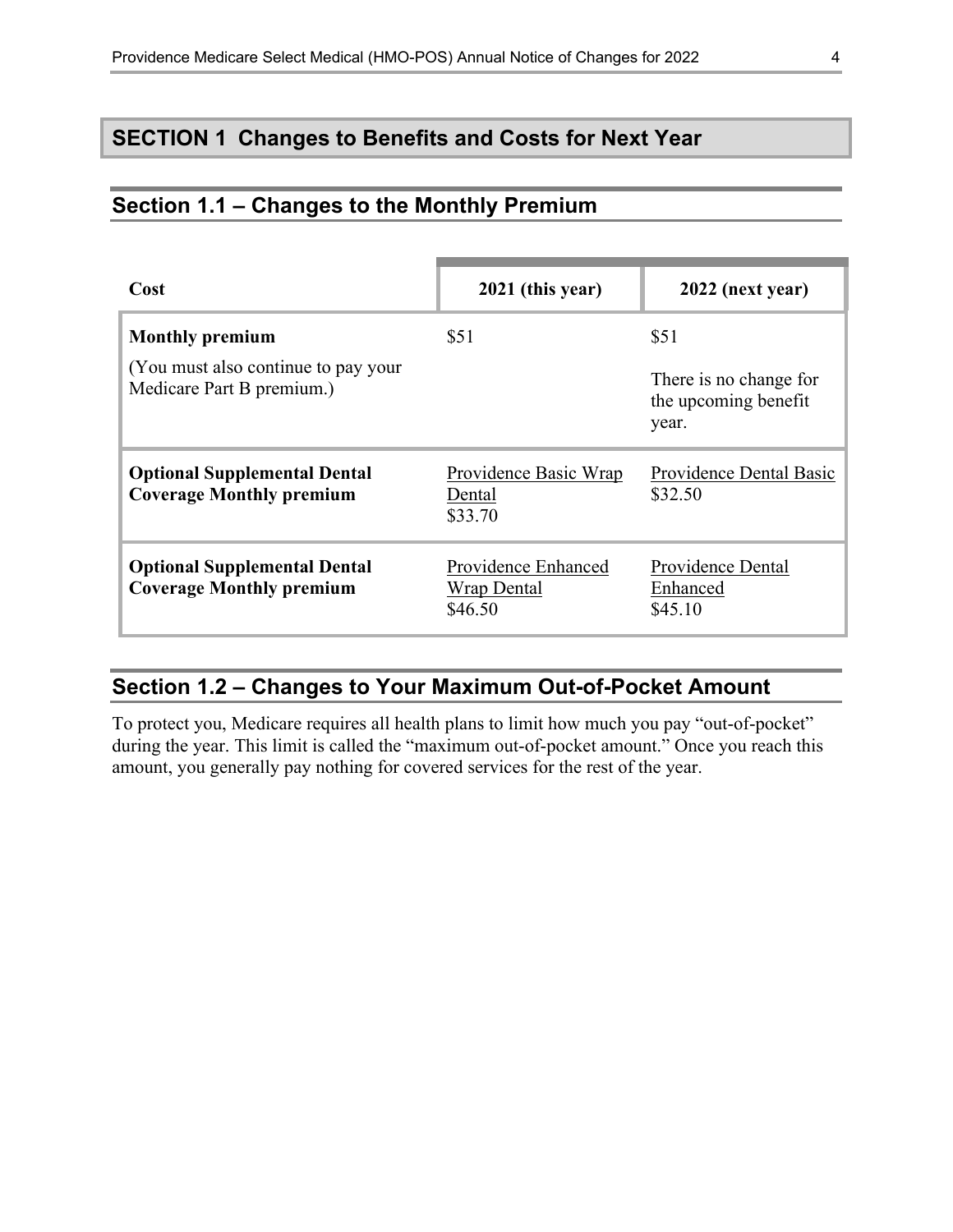| Cost                                                                                                   | 2021 (this year)        | 2022 (next year)                                                                                                                                                                                                                                                        |
|--------------------------------------------------------------------------------------------------------|-------------------------|-------------------------------------------------------------------------------------------------------------------------------------------------------------------------------------------------------------------------------------------------------------------------|
| Maximum out-of-pocket amount                                                                           | \$4,500 In-Network      | \$4,500 In-Network                                                                                                                                                                                                                                                      |
| Your costs for covered medical<br>services (such as copays) count<br>toward your maximum out-of-pocket | \$10,000 Out-of-Network | \$10,000 Out-of-Network                                                                                                                                                                                                                                                 |
| amount. Your plan premium does not<br>count toward your maximum out-of-<br>pocket amount.              |                         | Once you have paid<br>\$4,500 out-of-pocket for<br>covered services from in-<br>network providers, you<br>will pay nothing for your<br>covered services from in-<br>network providers for the<br>rest of the calendar year.                                             |
|                                                                                                        |                         | Both in-network and out-<br>of-network services count<br>toward your out-of-<br>pocket costs. If you see<br>both in-network and out-<br>of-network providers, or<br>only out-of-network<br>providers, your maximum<br>out-of-pocket costs will<br>be \$10,000 for 2022. |
|                                                                                                        |                         | There is no change for the<br>upcoming benefit year.                                                                                                                                                                                                                    |

### <span id="page-6-0"></span>**Section 1.3 – Changes to the Provider Network**

 **provider, specialists, hospitals, etc.) are in our network**. There are changes to our network of providers for next year. An updated *Provider Directory* is located on our website at [www.ProvidenceHealthAssurance.com/findaprovider.](http://www.ProvidenceHealthAssurance.com/findaprovider) You may also call Customer Service for updated provider information or to ask us to mail you a *Provider Directory*. **Please review the 2022** *Provider Directory* **to see if your providers (primary care** 

It is important that you know that we may make changes to the hospitals, doctors, and specialists (providers) that are part of your plan during the year. There are a number of reasons why your provider might leave your plan but if your doctor or specialist does leave your plan, you have certain rights and protections summarized below:

 Even though our network of providers may change during the year, we must furnish you with uninterrupted access to qualified doctors and specialists.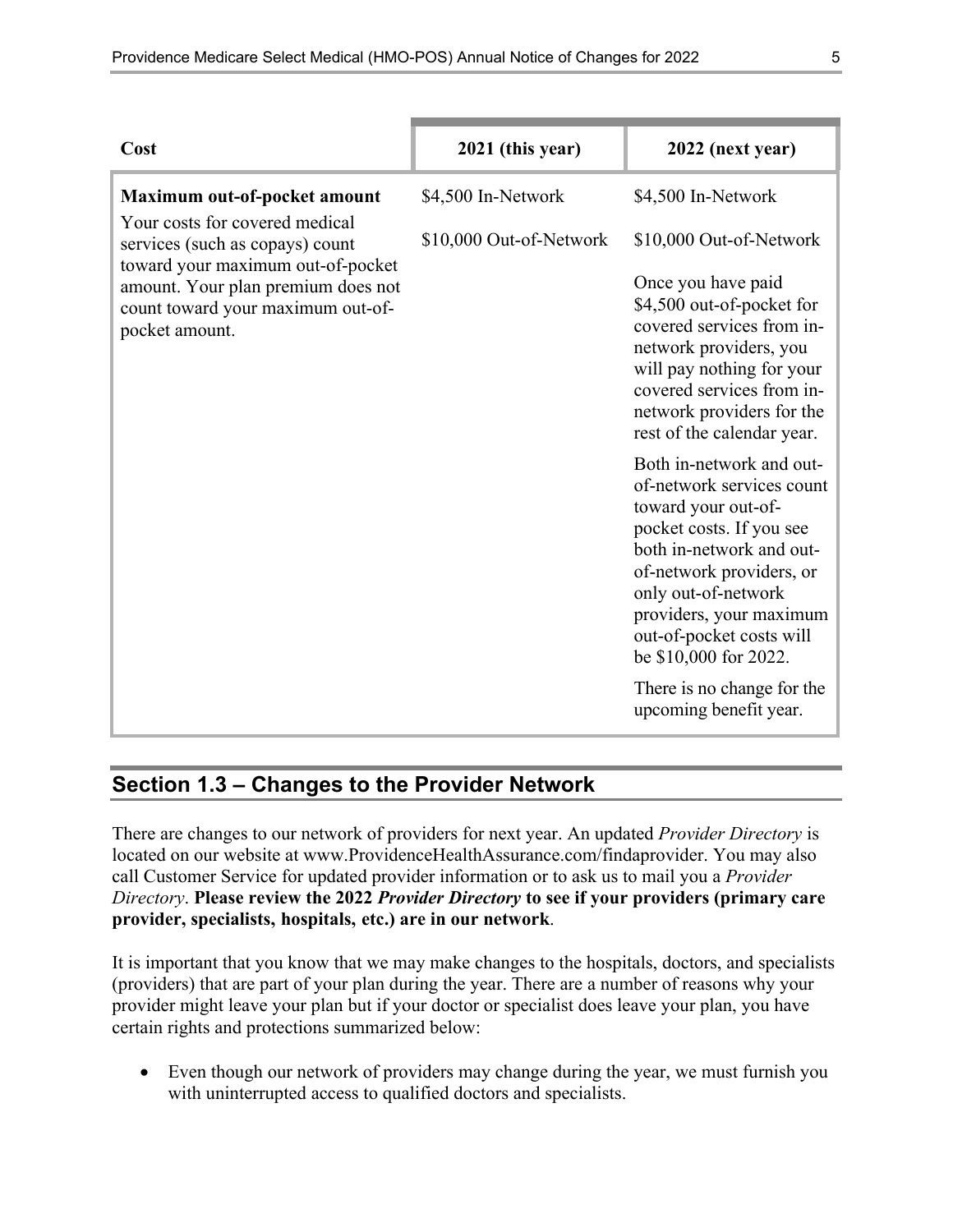- We will make a good faith effort to provide you with at least 30 days' notice that your provider is leaving our plan so that you have time to select a new provider.
- We will assist you in selecting a new qualified provider to continue managing your health care needs.
- If you are undergoing medical treatment you have the right to request, and we will work with you to ensure, that the medically necessary treatment you are receiving is not interrupted.
- If you believe we have not furnished you with a qualified provider to replace your previous provider or that your care is not being appropriately managed, you have the right to file an appeal of our decision.
- If you find out your doctor or specialist is leaving your plan, please contact us so we can assist you in finding a new provider to manage your care.

# <span id="page-7-0"></span>**Section 1.4 – Changes to Benefits and Costs for Medical Services**

We are changing our coverage for certain medical services next year. The information below describes these changes. For details about the coverage and costs for these services, see Chapter 4, *Medical Benefits Chart (what is covered and what you pay)*, in your *2022 Evidence of Coverage.* 

#### **Opioid treatment program services**

Members of our plan with opioid use disorder (OUD) can receive coverage of services to treat OUD through an Opioid Treatment Program (OTP) which includes the following services:

- U.S. Food and Drug Administration (FDA)-approved opioid agonist and antagonist medication-assisted treatment (MAT) medications.
- Dispensing and administration of MAT medications (if applicable)
- Substance use counseling
- Individual and group therapy
- Toxicology testing
- Intake activities
- Periodic assessments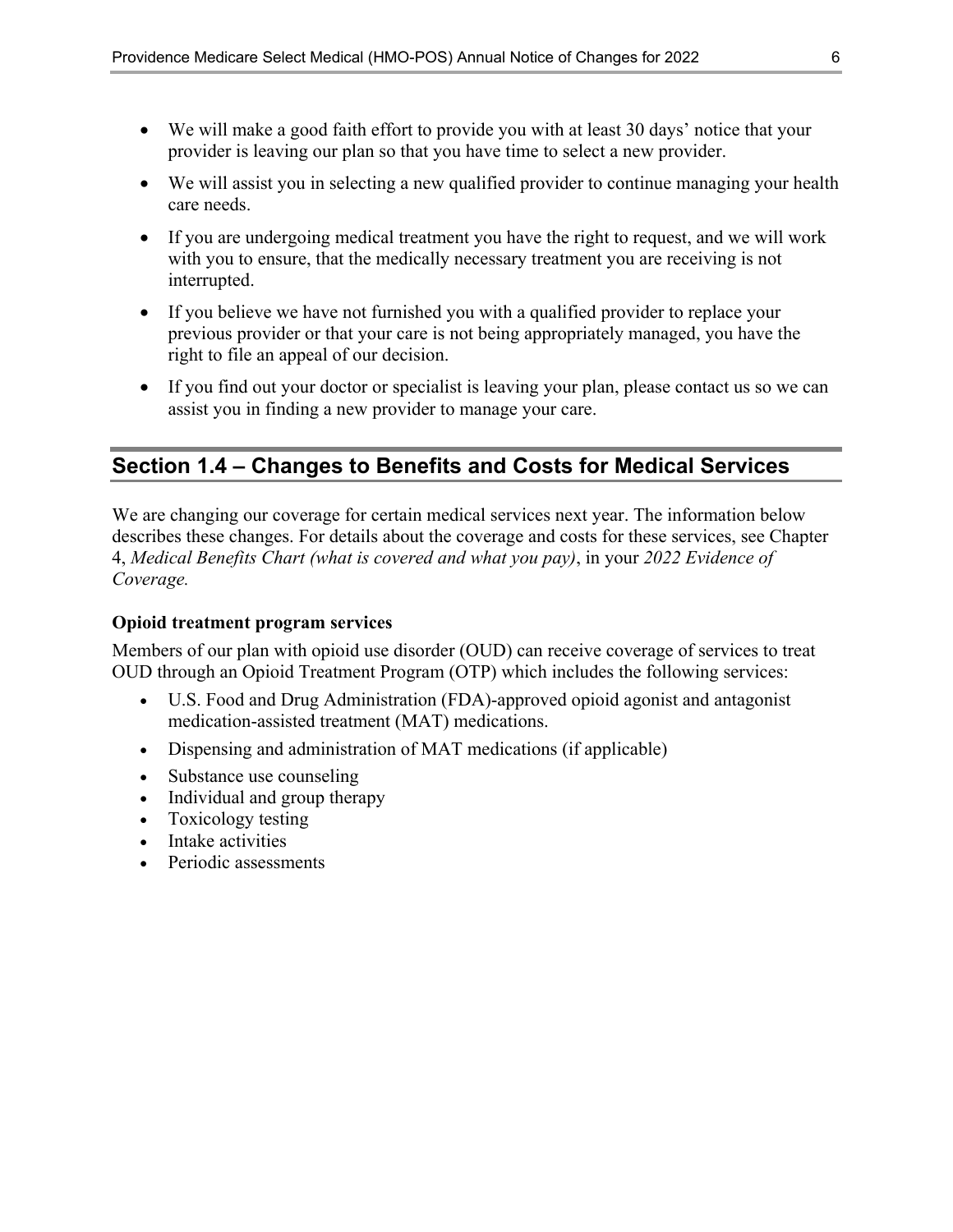| Cost                                                       | 2021 (this year)                                                                                                                                      | 2022 (next year)                                                                                                                                                                  |
|------------------------------------------------------------|-------------------------------------------------------------------------------------------------------------------------------------------------------|-----------------------------------------------------------------------------------------------------------------------------------------------------------------------------------|
| <b>Dental services</b><br>(embedded routine<br>preventive) | <b>In-Network</b><br>You pay a \$15 copayment for<br>each preventive dental visit<br>where any of the following<br>covered services are<br>completed: | <b>In-Network</b><br>There is no coinsurance,<br>copayment, or deductible for<br>each preventive dental visit<br>where any of the following<br>covered services are<br>completed: |
|                                                            | Two evaluations in total<br>per calendar year<br>including a maximum of<br>one comprehensive<br>evaluation per 36 months                              | Two evaluations in total<br>per calendar year<br>including a maximum of<br>one comprehensive<br>evaluation per 36 months<br>and one limited oral<br>evaluation per 12 months      |
|                                                            | Two cleanings (excluding<br>periodontal cleanings) per<br>calendar year                                                                               | Two cleanings (excluding<br>periodontal cleanings) per<br>calendar year                                                                                                           |
|                                                            | One bitewing x-ray per<br>calendar year or one full<br>mouth diagnostic x-ray<br>every five years                                                     | Any combination of<br>bitewing x-rays, two per<br>calendar year or one<br>diagnostic x-ray, for a<br>total of two                                                                 |
|                                                            | Emergency palliative<br>treatment (only if no<br>services other than exam<br>and x-rays were<br>performed on the same<br>date of service)             | Emergency palliative<br>treatment (only if no<br>services other than exam<br>and x-rays were<br>performed on the same<br>date of service)                                         |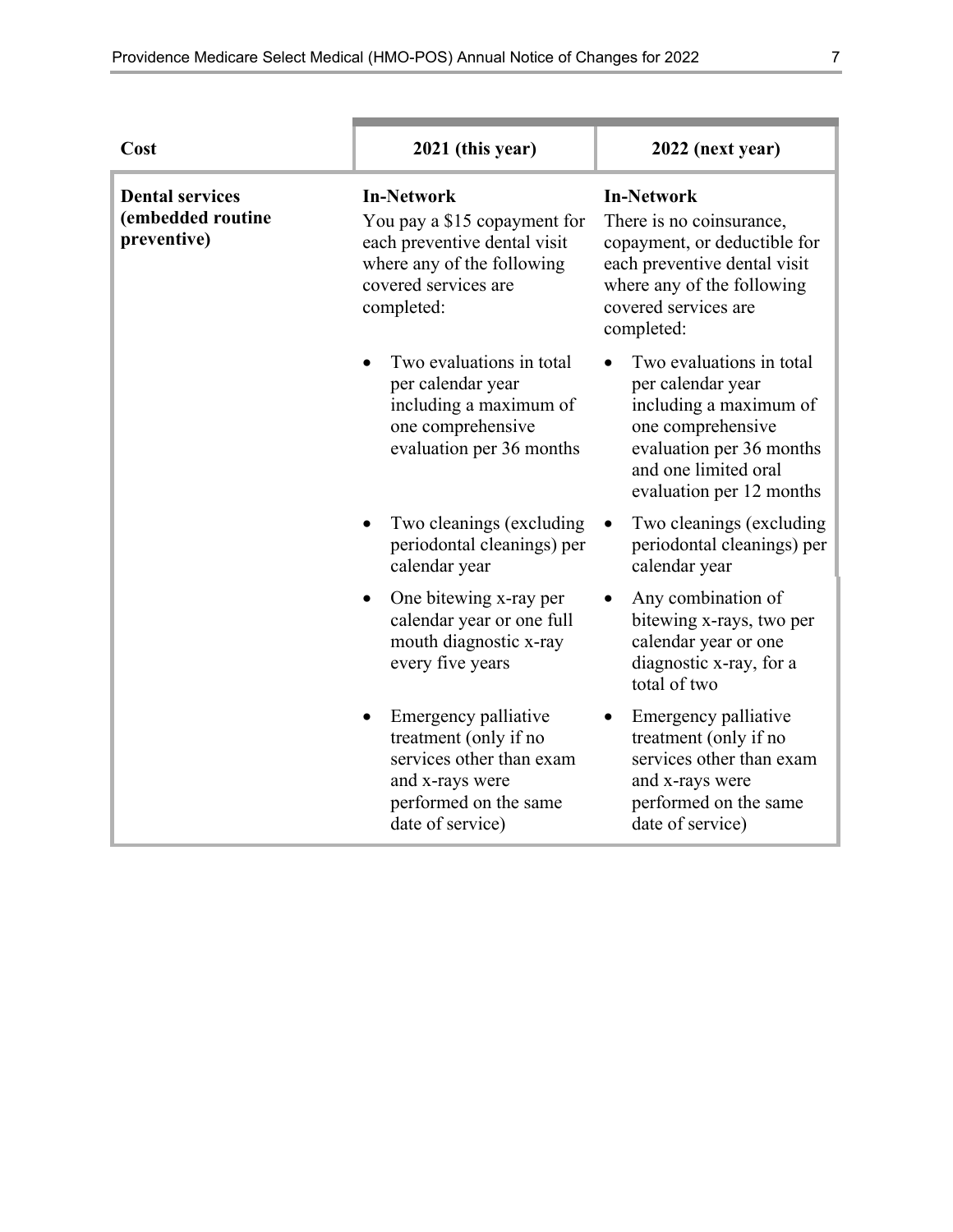| Cost                               | 2021 (this year)                                                                                                                                                                                                                                                                                                                                                                                            | 2022 (next year)                                                                                                                                                                                                                                                                                                                                                                                                                                                     |
|------------------------------------|-------------------------------------------------------------------------------------------------------------------------------------------------------------------------------------------------------------------------------------------------------------------------------------------------------------------------------------------------------------------------------------------------------------|----------------------------------------------------------------------------------------------------------------------------------------------------------------------------------------------------------------------------------------------------------------------------------------------------------------------------------------------------------------------------------------------------------------------------------------------------------------------|
| <b>Fitness benefit</b>             | <b>In-Network</b><br>The Silver&Fit® Healthy<br>Aging and Exercise Program<br>is offered to eligible<br>Medicare Advantage<br>beneficiaries. The following<br>choices are available to you<br>at no cost: You can select one<br>fitness center membership,<br>one Stay Fit Kit and one<br>Home Fitness Kit each<br>benefit year.                                                                            | <b>In-Network</b><br>The Silver&Fit® Healthy<br>Aging and Exercise Program<br>is offered to eligible Medicare<br>Advantage beneficiaries. The<br>following choices are<br>available to you at no cost:<br>You can select one fitness<br>center membership and one<br>Home Fitness Kit each<br>benefit year.<br>You also have access to the<br>Premium Fitness Network for<br>an additional cost per month.                                                           |
| <b>Health and wellness classes</b> | <b>In-Network</b><br>Health and wellness includes<br>educational classes on the<br>topics of weight<br>management, stress<br>reduction, fall prevention,<br>pain education, osteoporosis,<br>yoga, childbirth, smoking<br>cessation, progressive<br>disorders, and nutrition<br>offered at participating<br>Providence facilities.<br>You have an allowance of<br>\$500 for health and wellness<br>classes. | <b>In-Network</b><br>Health and wellness includes<br>educational classes on the<br>topics of weight management,<br>stress reduction, fall<br>prevention, pain education,<br>urinary incontinence-pelvic<br>floor, osteoporosis, yoga,<br>smoking cessation,<br>progressive disorders and<br>nutrition. You may access<br>classes offered virtually<br>through participating<br>facilities.<br>You have an unlimited<br>allowance for health and<br>wellness classes. |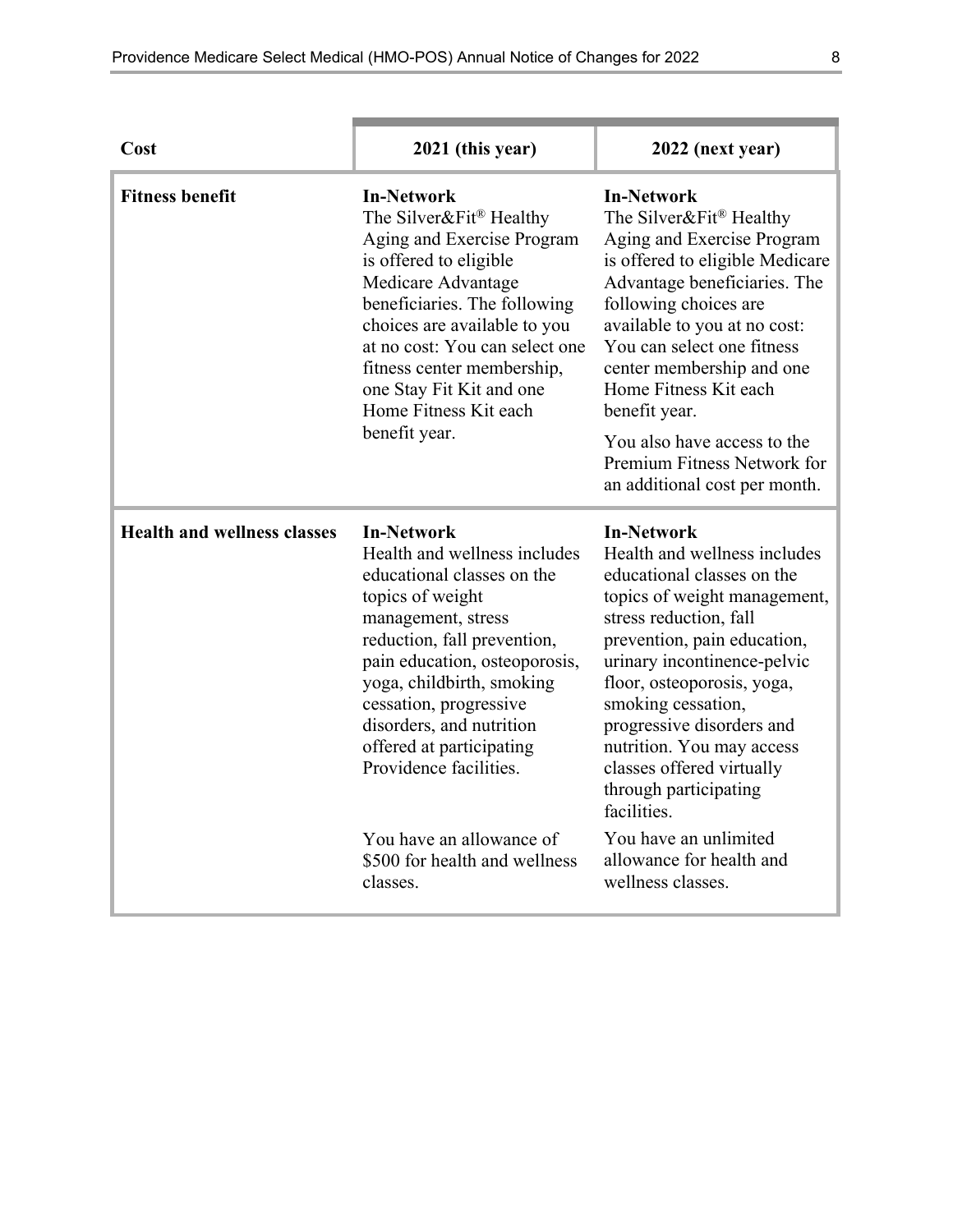| Cost                                            | 2021 (this year)                                                                                                                                                                                                 | 2022 (next year)                                                                                                                                                                                                                                                                     |
|-------------------------------------------------|------------------------------------------------------------------------------------------------------------------------------------------------------------------------------------------------------------------|--------------------------------------------------------------------------------------------------------------------------------------------------------------------------------------------------------------------------------------------------------------------------------------|
| <b>Hearing aids</b>                             | <b>In-Network</b><br>This benefit is administered<br>by TruHearing                                                                                                                                               | <b>In-Network</b><br>This benefit is administered<br>by TruHearing                                                                                                                                                                                                                   |
|                                                 | You pay a \$699 copayment<br>per Advanced hearing aid or<br>a \$999 copayment per<br>Premium hearing aid.                                                                                                        | You pay a \$399 copayment<br>per Advanced hearing aid or a<br>\$699 copayment per Premium<br>hearing aid.                                                                                                                                                                            |
|                                                 | Hearing Aid purchases<br>include:<br>3 provider visits within<br>first year of hearing aid<br>purchase<br>45-day trial period<br>3-year extended warranty<br>48 batteries per aid for<br>non-rechargeable models | Hearing Aid purchases<br>include:<br>First year of follow-up<br>provider visits<br>60-day trial period<br>3-year extended warranty<br>80 batteries per aid for<br>non-rechargeable models                                                                                            |
|                                                 | <b>Out-of-Network</b><br>Out-of-network services are<br>not covered for hearing aids.                                                                                                                            | <b>Out-of-Network</b><br>Out-of-network services are<br>not covered for hearing aids.                                                                                                                                                                                                |
| Meal delivery program<br>(non-Medicare-covered) | <b>In-Network and Out-of-</b><br><b>Network</b><br>Meal delivery program is not<br>covered.                                                                                                                      | <b>In-Network</b><br>There is no coinsurance,<br>copayment, or deductible for<br>non-Medicare-covered meal<br>delivery program.<br>(two meals per day for 14)<br>days (total of 28 meals),<br>immediately following each<br>inpatient hospitalization).<br>There is no plan coverage |
|                                                 |                                                                                                                                                                                                                  | limit.<br><b>Out-of-Network</b><br>Out-of-network services are<br>not covered for non-<br>Medicare-covered meal<br>delivery program.                                                                                                                                                 |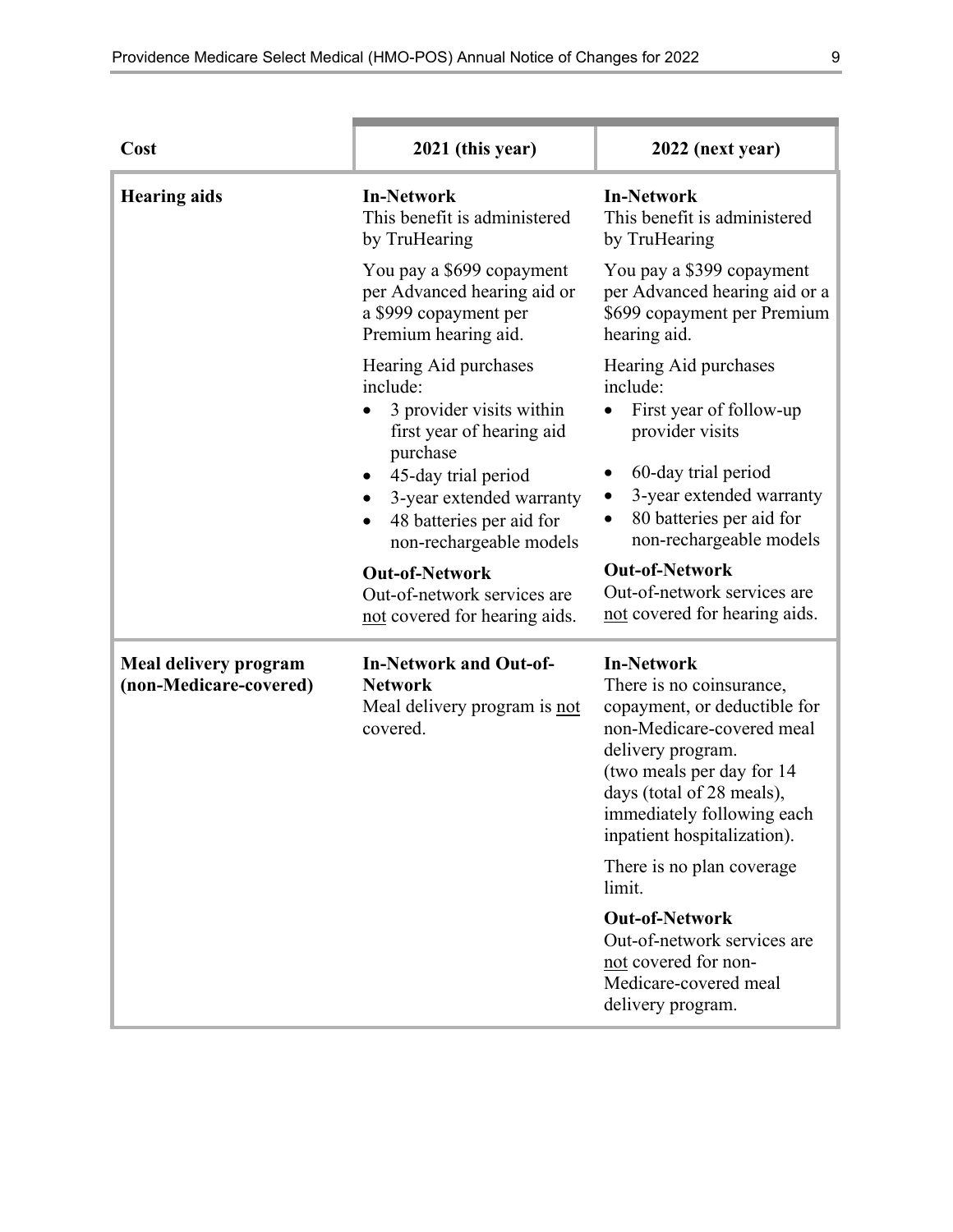| Cost                                                                                                                              | 2021 (this year)                                                                                                                                                                                      | 2022 (next year)                                                                                                                                                                                                                                                                                                                                          |
|-----------------------------------------------------------------------------------------------------------------------------------|-------------------------------------------------------------------------------------------------------------------------------------------------------------------------------------------------------|-----------------------------------------------------------------------------------------------------------------------------------------------------------------------------------------------------------------------------------------------------------------------------------------------------------------------------------------------------------|
| <b>Opioid treatment program</b><br>services                                                                                       | <b>In-Network</b><br>You pay a \$15 copayment in<br>primary care setting and \$30<br>copayment in specialty care<br>setting for each Medicare-<br>covered opioid treatment<br>program services visit. | <b>In-Network</b><br>There is no coinsurance,<br>copayment, or deductible for<br>services with an Opioid<br>treatment provider enrolled<br>with Medicare. You pay a<br>\$15 copayment in primary<br>care setting and you pay a<br>\$30 copayment in specialty<br>care setting for each<br>Medicare-covered opioid<br>treatment program services<br>visit. |
| <b>Optional Providence Dental</b><br><b>Basic</b><br>(this optional supplemental<br>benefit is available for an<br>extra premium) | <b>In-Network</b><br>You pay 0% of the total cost<br>for covered preventive and<br>diagnostic services, including<br>exams and x-rays.                                                                | <b>In-Network</b><br>You pay 0% of the total cost<br>for covered preventive and<br>diagnostic services, including<br>exams, cleanings, and x-rays.                                                                                                                                                                                                        |
|                                                                                                                                   | You pay 50% of the total cost<br>for comprehensive dental<br>diagnostic services.                                                                                                                     | You pay 50% of the total cost<br>for comprehensive dental<br>diagnostic services.                                                                                                                                                                                                                                                                         |
|                                                                                                                                   |                                                                                                                                                                                                       | The list of services covered<br>by your plan has changed, for<br>a full list of covered services<br>please see your Evidence of<br>Coverage.                                                                                                                                                                                                              |
|                                                                                                                                   | <b>Out-of-Network</b><br>You pay 20% of the total cost<br>for covered preventive and<br>diagnostic services, including<br>exams and x-rays.                                                           | <b>Out-of-Network</b><br>You pay 20% of the total cost<br>for covered preventive and<br>diagnostic services, including<br>exams, cleanings, and x-rays.                                                                                                                                                                                                   |
|                                                                                                                                   | You pay 60% of the total cost<br>for comprehensive dental<br>diagnostic services.                                                                                                                     | You pay 60% of the total cost<br>for comprehensive dental<br>diagnostic services.                                                                                                                                                                                                                                                                         |
|                                                                                                                                   |                                                                                                                                                                                                       | The list of services covered<br>by your plan has changed, for<br>a full list of covered services<br>please see your <i>Evidence of</i><br>Coverage.                                                                                                                                                                                                       |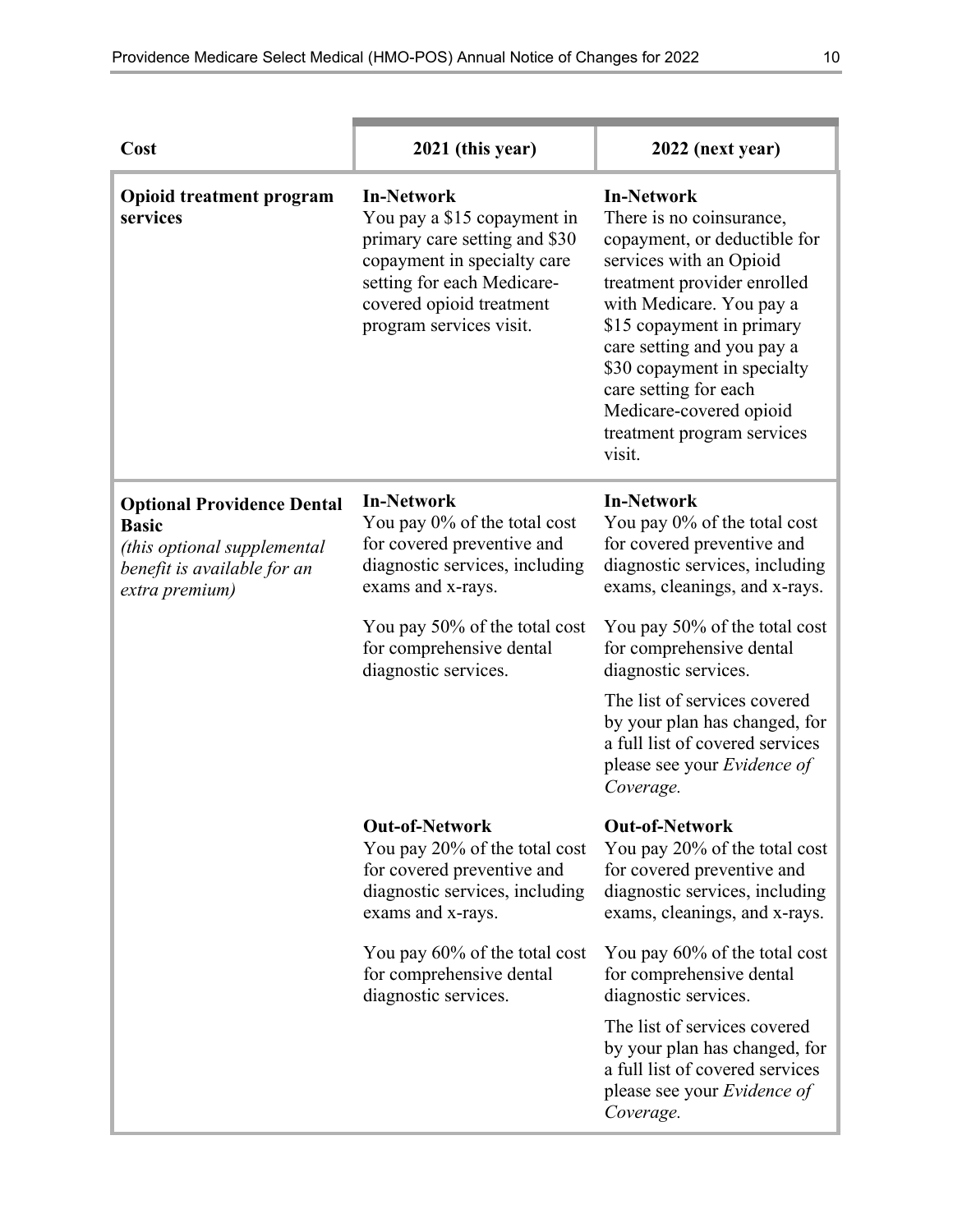| Cost                                                                                                                                 | 2021 (this year)                                                                                                                                                  | 2022 (next year)                                                                                                                                             |
|--------------------------------------------------------------------------------------------------------------------------------------|-------------------------------------------------------------------------------------------------------------------------------------------------------------------|--------------------------------------------------------------------------------------------------------------------------------------------------------------|
| <b>Optional Providence Dental</b><br><b>Enhanced</b><br>(this optional supplemental<br>benefit is available for an<br>extra premium) | <b>In-Network</b><br>You pay 0% of the total cost<br>for covered preventive and<br>diagnostic services, including<br>exams and x-rays.                            | <b>In-Network</b><br>You pay 0% of the total cost<br>for covered preventive and<br>diagnostic services, including<br>exams, cleanings, and x-rays.           |
|                                                                                                                                      | You pay 50% of the total cost<br>for comprehensive dental<br>diagnostic services.                                                                                 | You pay 50% of the total cost<br>for comprehensive dental<br>diagnostic services.                                                                            |
|                                                                                                                                      |                                                                                                                                                                   | The list of services covered<br>by your plan has changed, for<br>a full list of covered services<br>please see your Evidence of<br>Coverage.                 |
|                                                                                                                                      | <b>Out-of-Network</b><br>You pay 20% of the total cost<br>for covered preventative and<br>diagnostic services, including<br>exams and x-rays.                     | <b>Out-of-Network</b><br>You pay 20% of the total cost<br>for covered preventive and<br>diagnostic services, including<br>exams, cleanings, and x-rays.      |
|                                                                                                                                      | You pay 60% of the total cost<br>for comprehensive dental<br>diagnostic services.                                                                                 | You pay 60% of the total cost<br>for comprehensive dental<br>diagnostic services.                                                                            |
|                                                                                                                                      |                                                                                                                                                                   | The list of services covered<br>by your plan has changed, for<br>a full list of covered services<br>please see your Evidence of<br>Coverage.                 |
| Other health care<br>professionals<br>(e.g., nurse practitioner;<br>physician assistant)                                             | <b>In-Network</b><br>You pay a \$15 copayment in<br>primary care setting and a<br>\$30 copayment in specialty<br>care setting for each<br>Medicare-covered visit. | <b>In-Network</b><br>\$0-\$15 copayment in primary<br>care setting and a \$30<br>copayment in specialty care<br>setting for each Medicare-<br>covered visit. |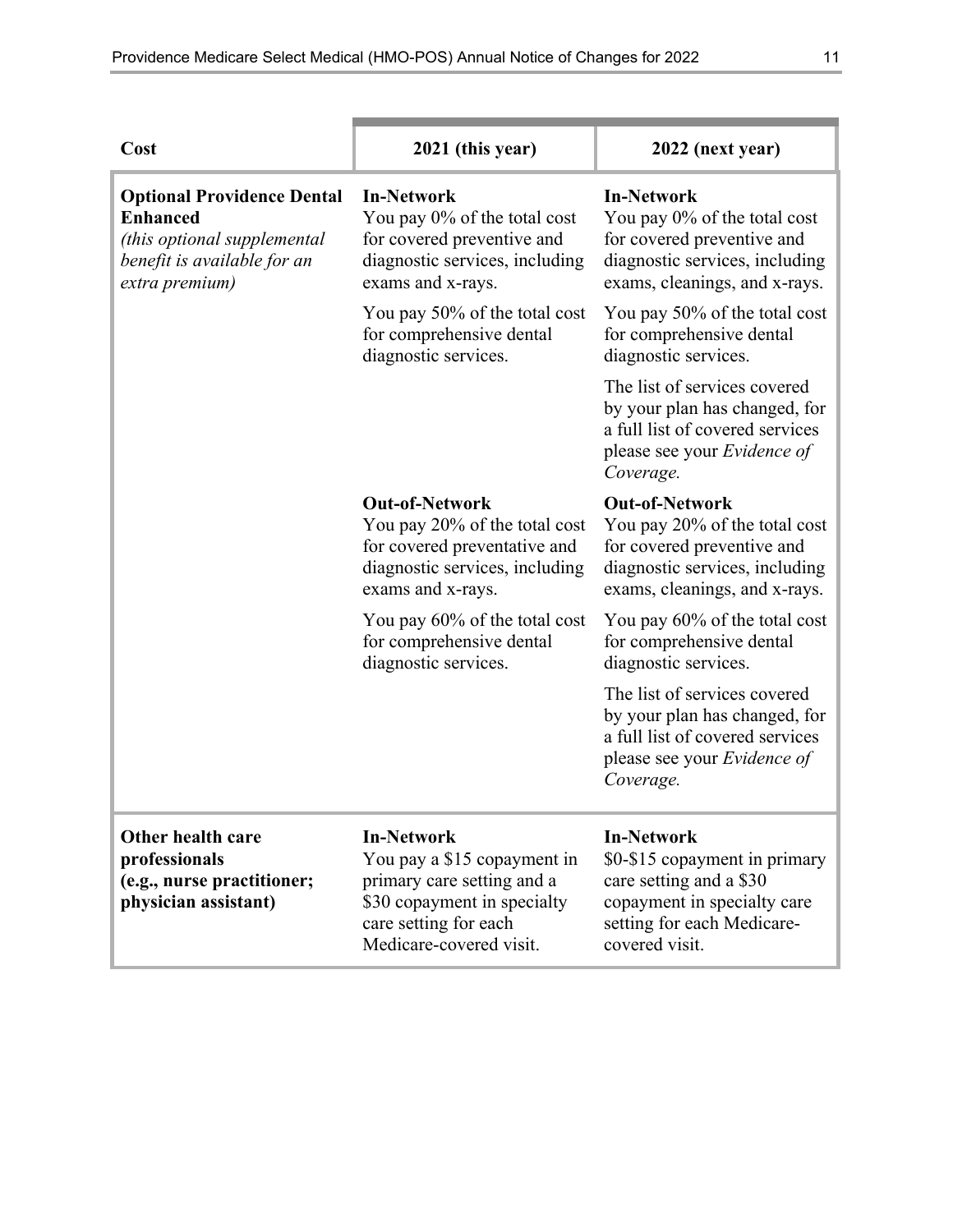| Cost                                                       | 2021 (this year)                                                                                                                          | 2022 (next year)                                                                                                                           |
|------------------------------------------------------------|-------------------------------------------------------------------------------------------------------------------------------------------|--------------------------------------------------------------------------------------------------------------------------------------------|
| Over-the-counter (OTC)<br>items                            | <b>In-Network</b><br>You can purchase products<br>from a catalog via phone,<br>web, mobile app, or mail<br>through Firstline Essentials+. | <b>In-Network</b><br>You can purchase products<br>from a catalog via phone,<br>web, or mail through<br>Medline.                            |
|                                                            | <b>Out-of-Network</b><br>Out-of-network services are<br>not covered for over-the-<br>counter items and nicotine<br>replacement therapy.   | <b>Out-of-Network</b><br>Out-of-network services are<br>not covered for over-the-<br>counter items and nicotine<br>replacement therapy.    |
| <b>Personal Emergency</b><br><b>Response System (PERS)</b> | <b>In-Network and Out-of-</b><br><b>Network</b><br>Personal Emergency<br>Response System (PERS)<br>services are not covered.              | <b>In-Network</b><br>There is no coinsurance,<br>copayment, or deductible for<br>Personal Emergency<br>Response System (PERS)<br>services. |
|                                                            |                                                                                                                                           | <b>Out-of-Network</b><br>Out-of-network services are<br>not covered for Personal<br><b>Emergency Response System</b><br>(PERS) services.   |
| <b>Routine hearing services</b>                            | <b>In-Network and Out-of-</b><br><b>Network</b><br>Routine hearing aid                                                                    | <b>In-Network</b><br>This benefit is administered<br>by TruHearing                                                                         |
| not covered.                                               | fitting/evaluation visits are                                                                                                             | There is no coinsurance,<br>copayment, or deductible for<br>routine hearing aid<br>fitting/evaluation visits.                              |
|                                                            |                                                                                                                                           | <b>Out-of-Network</b><br>Out-of-network services are<br>not covered for routine<br>hearing aid fitting/evaluation<br>visits.               |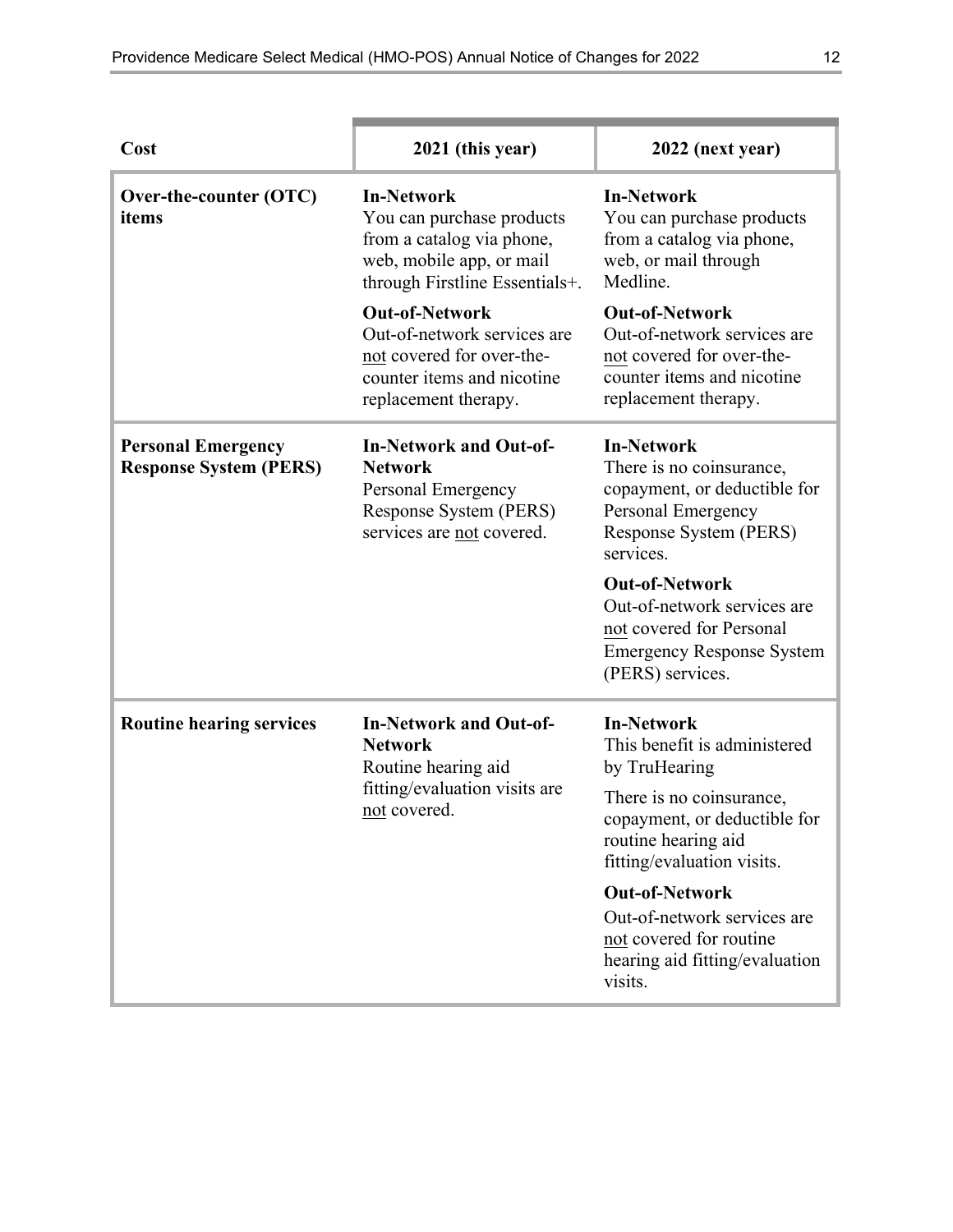| Cost              | 2021 (this year)                                                                                                                                                                         | 2022 (next year)                                                                                                                                                                   |
|-------------------|------------------------------------------------------------------------------------------------------------------------------------------------------------------------------------------|------------------------------------------------------------------------------------------------------------------------------------------------------------------------------------|
| <b>Telehealth</b> | <b>In-Network</b><br>You pay a \$15 copayment in<br>primary care setting and a<br>\$30 copayment in specialty<br>care setting for additional<br>Medicare-covered telehealth<br>services. | <b>In-Network</b><br>\$0-\$15 copayment in primary<br>care setting and a \$30<br>copayment in specialty care<br>setting for additional<br>Medicare-covered telehealth<br>services. |

# <span id="page-14-0"></span>**SECTION 2 Administrative Changes**

| <b>Description</b>                                                | 2021 (this year)                                                                                                                | 2022 (next year)                                                                                                                                                      |
|-------------------------------------------------------------------|---------------------------------------------------------------------------------------------------------------------------------|-----------------------------------------------------------------------------------------------------------------------------------------------------------------------|
| Medicare Part B prescription<br>drugs - Step Therapy requirement. | There is no step therapy<br>requirement for Medicare<br>Part B prescription drugs.                                              | Medicare Part B<br>prescription drugs may be<br>subject to a step therapy<br>requirement. Refer to the<br>2022 Evidence of<br>Coverage for additional<br>information. |
| <b>Optional Supplemental Dental</b><br>plan name                  | The optional<br>supplemental dental plan<br>names are Providence<br>Basic Wrap Dental and<br>Providence Enhanced<br>Wrap Dental | The optional<br>supplemental dental plan<br>names are Providence<br>Dental Basic and<br>Providence Dental<br>Enhanced.                                                |

# <span id="page-14-1"></span>**SECTION 3 Deciding Which Plan to Choose**

# <span id="page-14-2"></span>**Section 3.1 – If you want to stay in Providence Medicare Select Medical (HMO-POS)**

**To stay in our plan you don't need to do anything.** If you do not sign up for a different plan or change to Original Medicare by December 7, you will automatically be enrolled in our Providence Medicare Select Medical (HMO-POS).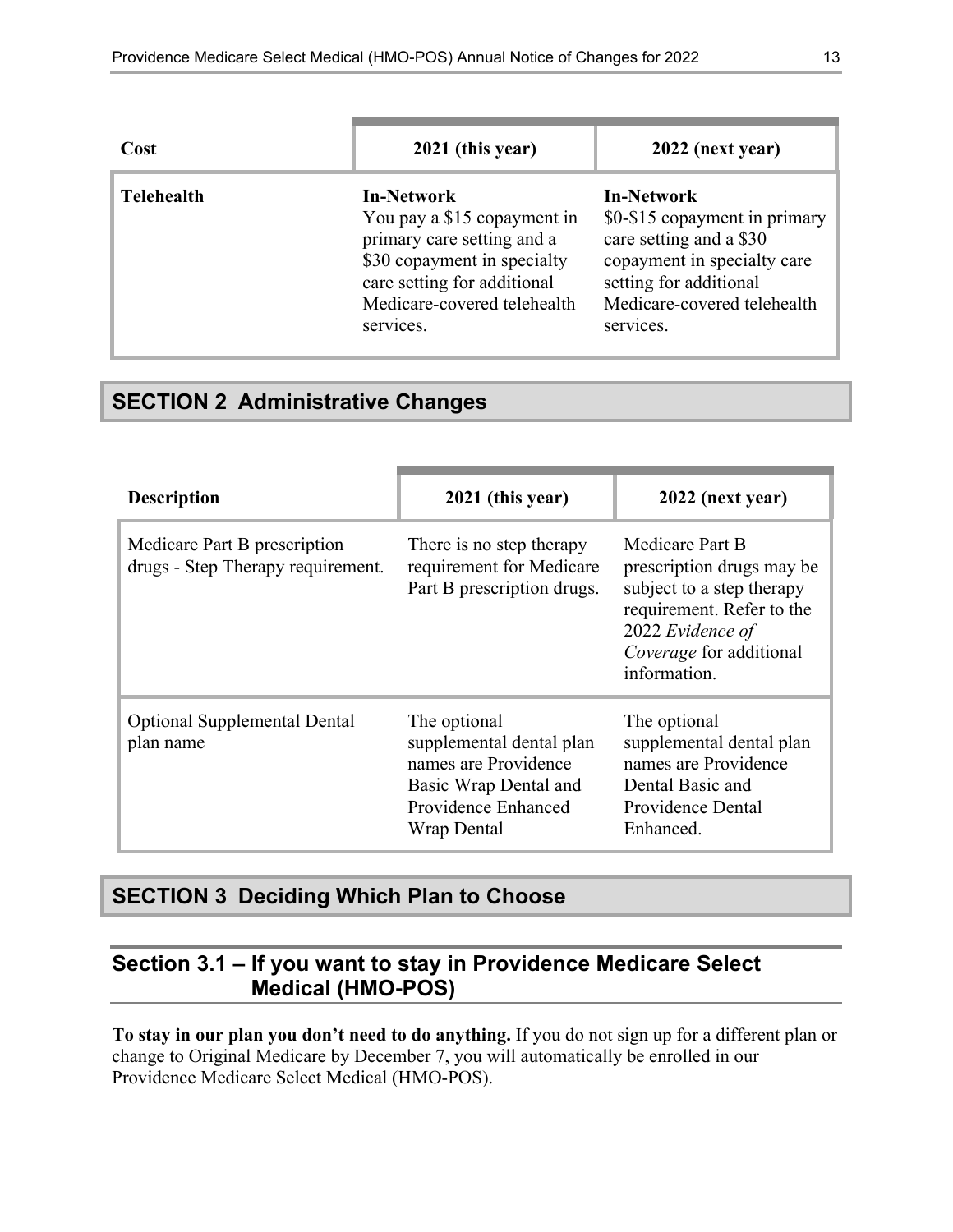### <span id="page-15-0"></span>**Section 3.2 – If you want to change plans**

We hope to keep you as a member next year but if you want to change for 2022 follow these steps:

#### **Step 1: Learn about and compare your choices**

- You can join a different Medicare health plan timely,
- *-- OR*-- You can change to Original Medicare. If you change to Original Medicare, you will need to decide whether to join a Medicare drug plan. If you do not enroll in a Medicare drug plan, there may be a potential Part D late enrollment penalty.

To learn more about Original Medicare and the different types of Medicare plans, read the *Medicare & You 2022* handbook, call your State Health Insurance Assistance Program (SHIP) (see Section 5), or call Medicare (see Section 7.2).

You can also find information about plans in your area by using the Medicare Plan Finder on the Medicare website. Go to [www.medicare.gov/plan-compare](http://www.medicare.gov/plan-compare). **Here, you can find information about costs, coverage, and quality ratings for Medicare plans.** 

As a reminder, Providence Health Assurance offers other Medicare health plans. These other plans may differ in coverage, monthly premiums, and cost-sharing amounts.

#### **Step 2: Change your coverage**

- To **change to a different Medicare health plan**, enroll in the new plan. You will automatically be disenrolled from Providence Medicare Select Medical (HMO-POS).
- To **change to Original Medicare with a prescription drug plan,** enroll in the new drug plan. You will automatically be disenrolled from Providence Medicare Select Medical (HMO-POS).
- To **change to Original Medicare without a prescription drug plan**, you must either:
	- o Send us a written request to disenroll. Contact Customer Service if you need more information on how to do this (phone numbers are in Section 7.1 of this booklet).
	- o  *or –* Contact **Medicare**, at 1-800-MEDICARE (1-800-633-4227), 24 hours a day, 7 days a week, and ask to be disenrolled. TTY users should call 1-877-486 2048.

# <span id="page-15-1"></span>**SECTION 4 Deadline for Changing Plans**

If you want to change to a different plan or to Original Medicare for next year, you can do it from **October 15 until December 7.** The change will take effect on January 1, 2022.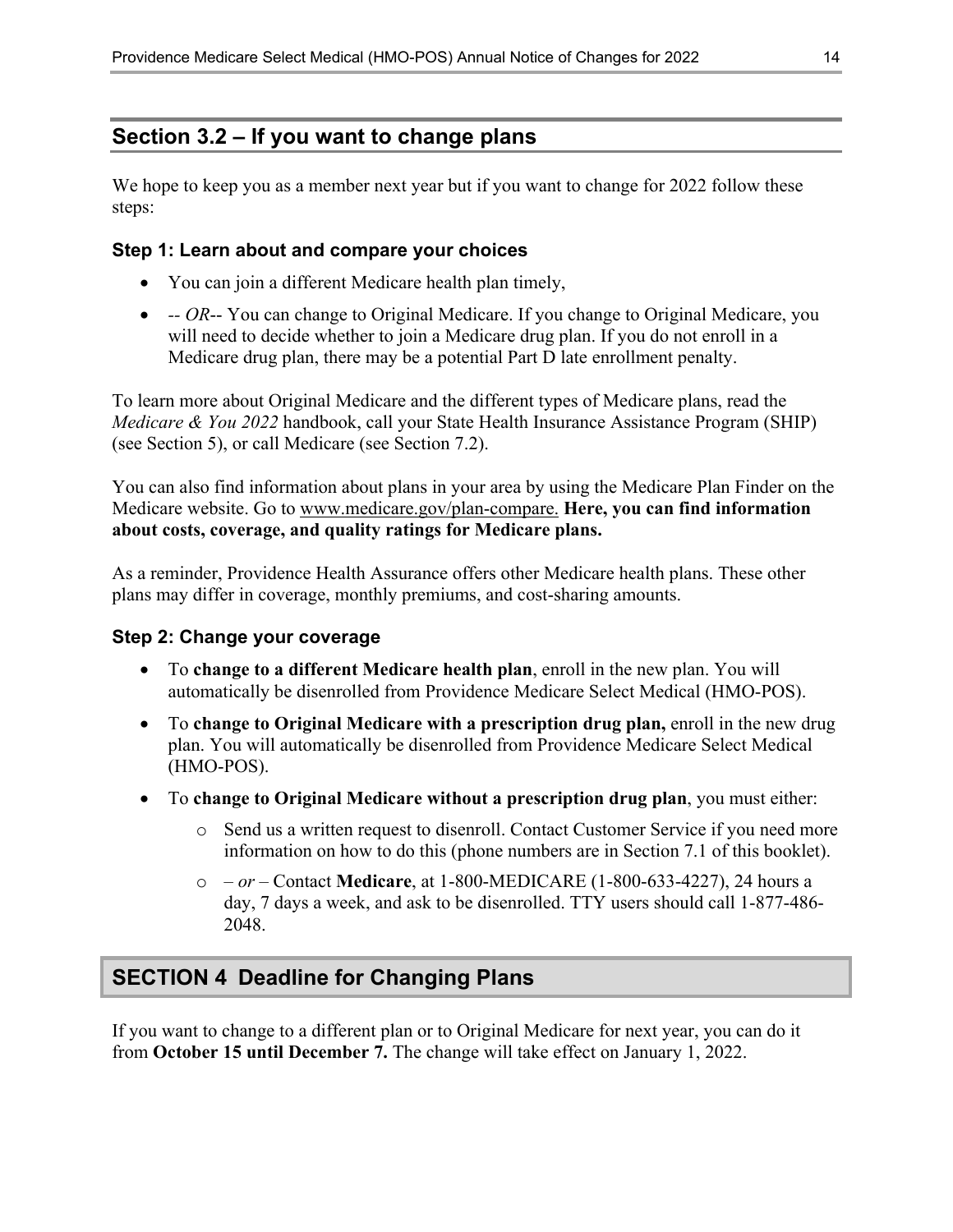#### **Are there other times of the year to make a change?**

In certain situations, changes are also allowed at other times of the year. For example, people with Medicaid, those who get "Extra Help" paying for their drugs, those who have or are leaving employer coverage, and those who move out of the service area may be allowed to make a change at other times of the year. For more information, see Chapter 8, Section 2.3 of the *Evidence of Coverage.* 

 Chapter 8, Section 2.2 of the *Evidence of Coverage*. If you enrolled in a Medicare Advantage plan for January 1, 2022, and don't like your plan choice, you can switch to another Medicare health plan (either with or without Medicare prescription drug coverage) or switch to Original Medicare (either with or without Medicare prescription drug coverage) between January 1 and March 31, 2022. For more information, see

### <span id="page-16-0"></span>**SECTION 5 Programs That Offer Free Counseling about Medicare**

The State Health Insurance Assistance Program (SHIP) is a government program with trained counselors in every state. In Oregon, the SHIP is called Senior Health Insurance Benefits Assistance (SHIBA). In Washington, the SHIP is called Statewide Health Insurance Benefits Advisors (also SHIBA).

SHIBA is independent (not connected with any insurance company or health plan). It is a state program that gets money from the Federal government to give **free** local health insurance counseling to people with Medicare. SHIBA counselors can help you with your Medicare questions or problems. They can help you understand your Medicare plan choices and answer questions about switching plans. You can call SHIBA in Oregon at 1-800-722-4134 (TTY 711). You can call SHIBA in Washington at 1-800-562-6900 (TTY 360-586-0241). You can learn more about SHIBA by visiting their website ([www.healthcare.oregon.gov/shiba](http://www.healthcare.oregon.gov/shiba) or [www.insurance.wa.gov/shiba\)](http://www.insurance.wa.gov/shiba).

**OREGON: WASHINGTON:**  SHIBA SHIBA P.O. Box 14480 P.O. Box 40255

Oregon Insurance Division Office of the Insurance Commissioner Salem, OR 97309 Olympia, WA 98504-0255

### <span id="page-16-1"></span>**SECTION 6 Programs That Help Pay for Prescription Drugs**

You may qualify for help paying for prescription drugs.

 **"Extra Help" from Medicare.** People with limited incomes may qualify for "Extra Help" to pay for their prescription drug costs. If you qualify, Medicare could pay up to 75% or more of your drug costs including monthly prescription drug premiums, annual deductibles, and coinsurance. Additionally, those who qualify will not have a coverage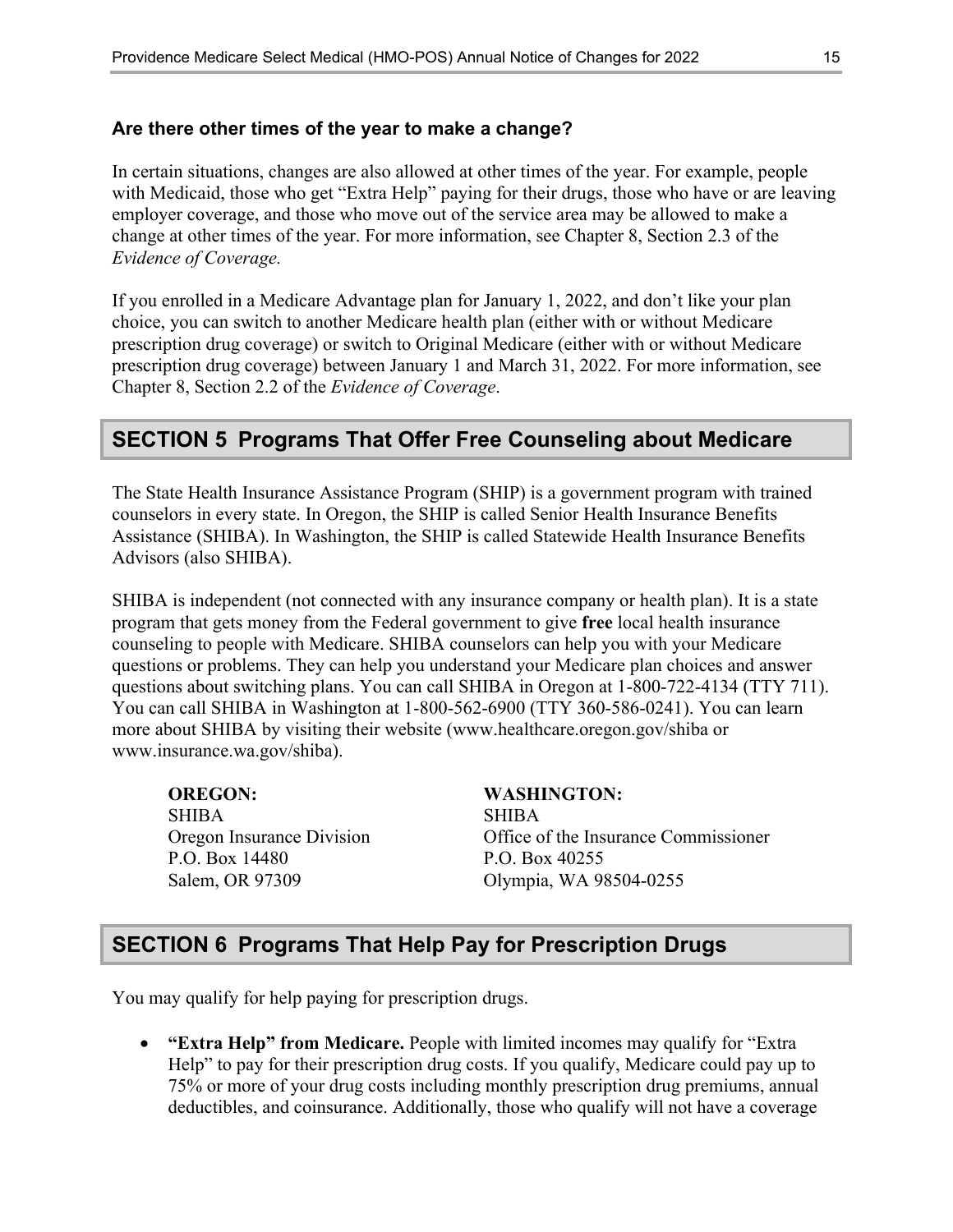gap or late enrollment penalty. Many people are eligible and don't even know it. To see if you qualify, call:

- o 1-800-MEDICARE (1-800-633-4227). TTY users should call 1-877-486-2048, 24 hours a day/7 days a week;
- o The Social Security Office at 1-800-772-1213 between 7 am and 7 pm, Monday through Friday. TTY users should call, 1-800-325-0778 (applications); or
- o Your State Medicaid Office (applications).
- **What if you have coverage from an AIDS Drug Assistance Program (ADAP)?** The AIDS Drug Assistance Program (ADAP) helps ADAP-eligible individuals living with HIV/AIDS have access to life-saving HIV medications. Medicare Part D prescription drugs that are also covered by ADAP qualify for prescription cost-sharing assistance Oregon's AIDS Drug Assistance Program is called CAREAssist; Washington's AIDS Drug Assistance Program is called Early Intervention Program (EIP). Note: To be eligible for the ADAP operating in your State, individuals must meet certain criteria, including proof of State residence and HIV status, low income as defined by the State, and uninsured/under-insured status.

If you are currently enrolled in an ADAP, it can continue to provide you with Medicare Part D prescription cost-sharing assistance for drugs on the ADAP formulary. In order to be sure you continue receiving this assistance, please notify your local ADAP enrollment worker of any changes in your Medicare Part D plan name or policy number. To contact CAREAssist in Oregon, call 971-673-0144 or 1-800-805-2313 (TTY 711). To contact EIP in Washington, call 1-877-376-9316.

For information on eligibility criteria, covered drugs, or how to enroll in the program, please call CAREAssist at 971-673-0144 or 1-800-805-2313 (TTY 711) or EIP at 1-877-376-9316.

# <span id="page-17-0"></span>**SECTION 7 Questions?**

# <span id="page-17-1"></span>**Section 7.1 – Getting Help from Providence Medicare Select Medical (HMO-POS)**

Questions? We're here to help. Please call Customer Service at 503-574-8000 or 1-800-603 2340. (TTY only, call 711.) We are available for phone calls 8 a.m. to 8 p.m. (Pacific Time), seven days a week. Calls to these numbers are free.

#### **Read your 2022** *Evidence of Coverage* **(it has details about next year's benefits and costs)**

This *Annual Notice of Changes* gives you a summary of changes in your benefits and costs for 2022. For details, look in the 2022 *Evidence of Coverage* for Providence Medicare Select Medical (HMO-POS). The *Evidence of Coverage* is the legal, detailed description of your plan benefits. It explains your rights and the rules you need to follow to get covered services and